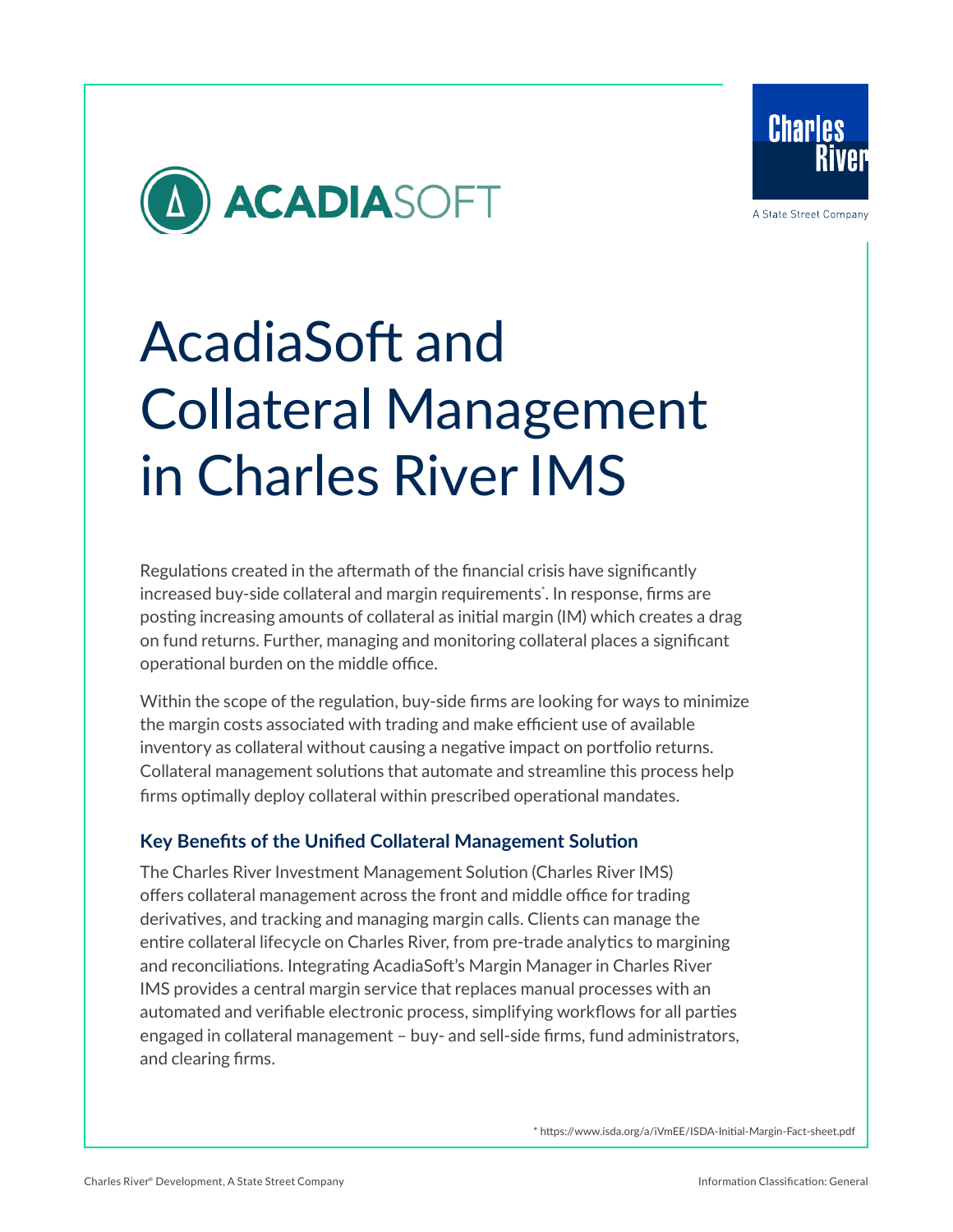#### **Front Office Benefits**

Charles River IMS also enables the front office to have full visibility into pledged collateral levels in real time. Portfolio Managers can estimate margin costs as part of their investment decision making and understand what the full cost their trade may be.

#### **Middle Office Benefits**

The ability to automate communication of margin calls and collateral estimates through AcadiaSoft's Margin Manager helps reduce errors and provides a standard and verifiable workflow with full audit trail and reporting. Charles River IMS enables collateral management teams to stay in synch with front office trading activity to help ensure they have the latest view of available assets, and to communicate with their respective counterparties to help ensure margin calls are fulfilled in a timely manner.

Connectivity to AcadiaSoft Margin Manager and SWIFT integration enables collateral management teams to handle rapidly increasing margin call volumes and complexity, without straining middle and back office resources.

| <b>Front Office</b>                                             | <b>Middle Office</b>                    |
|-----------------------------------------------------------------|-----------------------------------------|
| Gain real-time visibility into<br>pledged collateral            | Track, manage, and satisfy margin calls |
| Obtain pre-trade margin estimate                                | Validate incoming margin calls          |
| Select the best clearing path based on<br>total execution costs | Notify custodians via SWIFT             |

#### **Key Benefits of the Unified Collateral Management Solution**

### Charles River's Collateral Management Solution for the Front and Middle Office